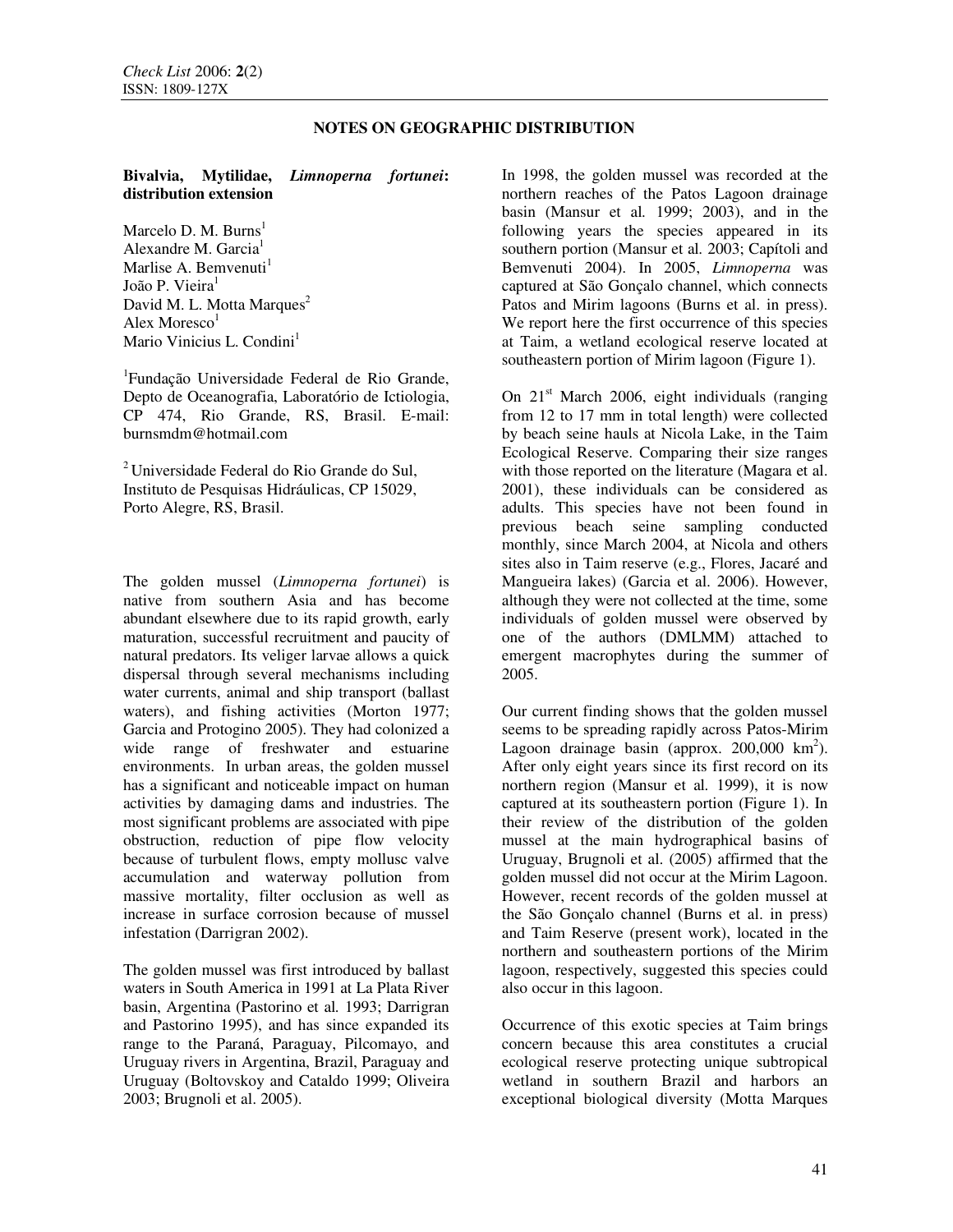## **NOTES ON GEOGRAPHIC DISTRIBUTION**

et al. 2002). Previous studies (Magara et al. 2001; Mansur et al. 2003) have reported deleterious effects of golden mussel in natural environment and its native biota, such as destruction of habitats and impoverishment of epibenthic and infaunal native fauna.



**Figure 1.** Patos-Mirim lagoon complex in southern Brazil and Taim Ecological Reserve (enlarged area) showing Nicola Lake, where individuals of the golden mussel *Limnoperma fortunei* were captured on March 2006. Blue dot denotes first record of this species in Patos Lagoon in 1998 according to Mansur et al. (1999).

### **Literature cited**

- Boltovskoy, D. and D. Cataldo. 1999. Population dynamics of *Limnoperna fortunei* an invasive fouling mollusk in the lower Paraná river (Argentina). Biofouling 14(3): 255-263.
- Brugnoli, E., J. Clemente, L. Boccardi, A. Borthagaray and F. Scarabino. 2005. Golden mussel *Limnoperna fortunei* (Bivalvia: Mytilidae) distribution in the main hydrological basins of Uruguay: update and predictions. Anais da Academia Brasileira de Ciências 77(2): 235-244.
- Burns, M. D. M., R. M. Geraldi, A. M. Garcia, C. E. Bemvenuti, R. Capitoli and J. P. Vieira. (in press). Primeiro Registro de Ocorrência do Mexilhão Dourado *Limnoperma fortunei*

(Dunker, 1857) na Bacia de Drenagem da Lagoa Mirim, RS, Brasil. Biociências 4(1).

- Capítoli, R. R. and C. E. Bemvenuti. 2004. Distribuição do mexilhão dourado *Limnoperna fortunei* (Dunker 1857) na área estuarina da Lagoa dos Patos e Canal São Gonçalo. Anais do VI Simpósio de Ecossistemas Brasileiros 1-8.
- Darrigran, G. A. and G. Pastorino. 1995. The recent introduction of a freshwater Asiatic bivalve, *Limnoperna fortunei* (Mytilidae) into South America. The Veliger 38: 171- 175.
- Darrigran, G. A. 2002. Potential impact of filterfeeding invaders on temperate inland